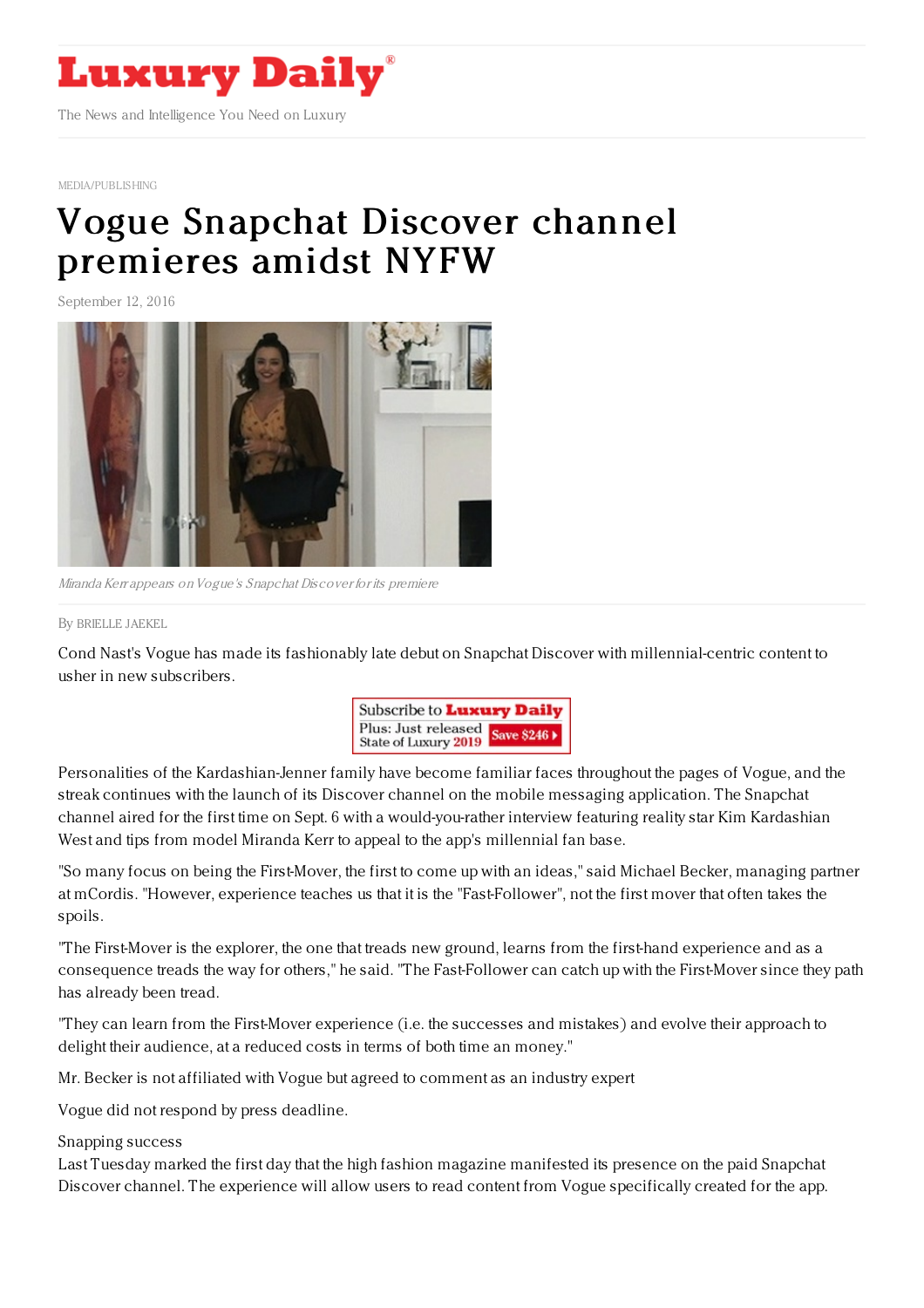

Miranda Kerr shares her airportstyle tips

Vogue will air the Snapchat editions every Tuesday and Friday. The first edition featured a light-hearted Q&A with Ms. Kardashian West in which she decided on hypothetical scenarios, such as would she rather live without air conditioning or the Internet.

Ms. Kerr appeared on the maiden episode to share her style tips with viewers and fans, such as what to wear while traveling. The exclusive takes place inside the model's home and includes an appearance from her dog as she shows off various airport style looks.

The fashion magazine was sure to include updates on New York Fashion Week and incorporated exclusives from behind the scenes with models, a common occurrence on Snapchat. Last year, fashion brands embraced Snapchat to give their consumers secret insider content, providing more access to the inner workings of putting on a runway show.

Michael Kors and Valentino were among the brands that took advantage of the application's ability to share fleeting glimpses of personal moments, inviting them into a form of community. Snapchat users tend to skew younger, opening up labels to a new generation of consumers (see [more\)](https://www.luxurydaily.com/snapchat-enables-intimate-storytelling-during-fashion-month/).

## Meaningful to millennials

Snapchat users can scroll up within Vogue's content on the last page to subscribe to the channel, which will send them the Tuesday and Friday editions within the app. The magazine announced the additional platform through various social media outlets and a post on Vogue.com, enticing readers by teasing segments that are featured on the channel.

Publishers and media brands' presence on Snapchat is essential in connecting to the millennial audience. While Vogue previously had an organic account on the app, the professionalism of the Discover feature makes for a different experience that millennials will enjoy.

Ms. West and Ms. Kerr's appearance on the channel may give the channel a kick start that Vogue needs to be successful without delay, as the two personalities favor well with the millennial segment of the magazine's audience.